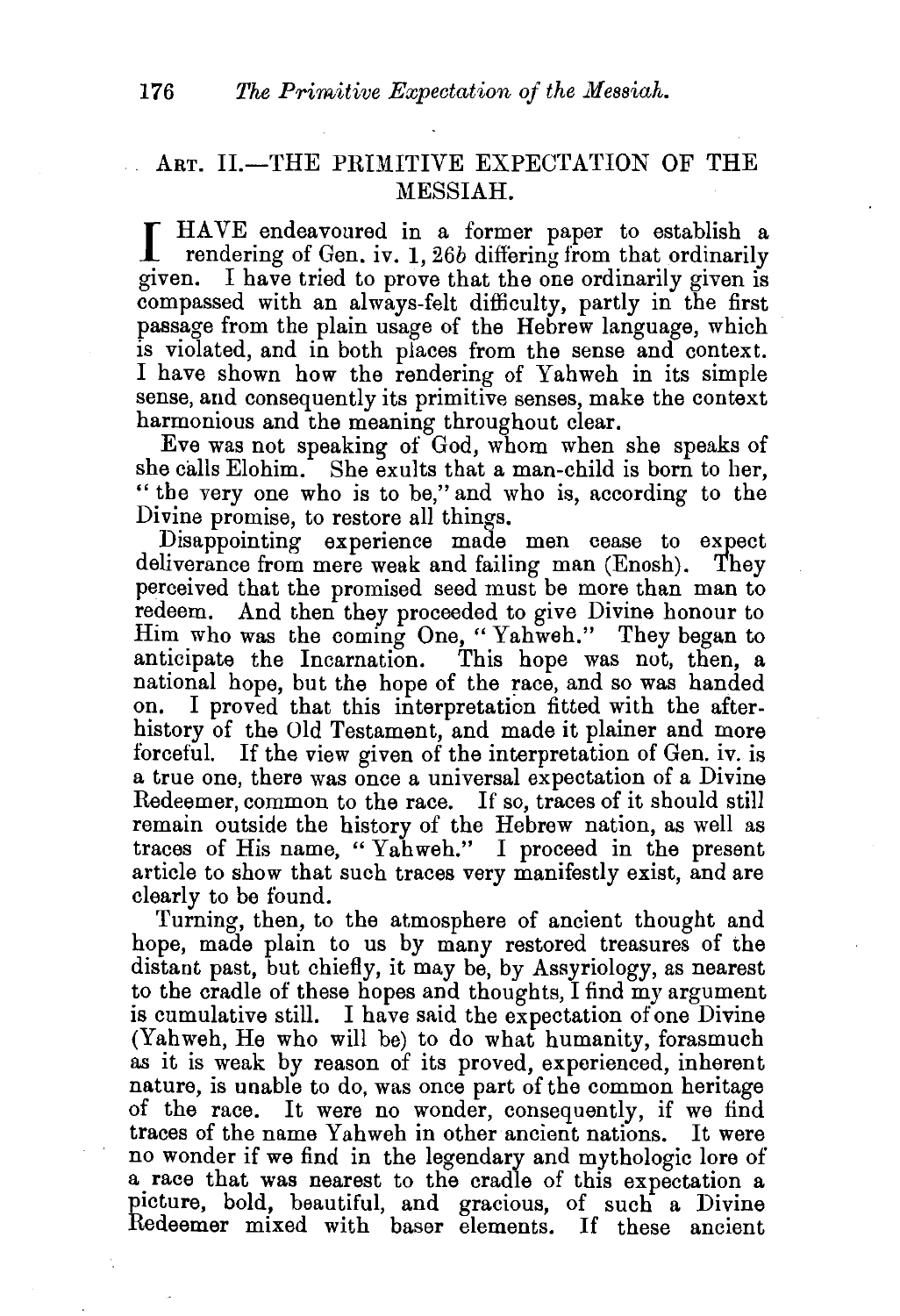peoples have preserved the names of the ten first Fathers of the race before the  $Flood$ ,<sup>1</sup> and the tradition of their long lives, which stand immediately after Gen. iv. 26b, "Then men began to worship Him who is to be," it ceases to cause any perplexity that they should preserve traces of this worship, profaned indeed, but still luminous. For this worship and this hope were far the bigger and more vital thing of the two.

There are traces of the worship of Yahweh in Balaam's country, in the names of Ammonitish, Phamician, Philistine, and North Arabian kings, where borrowing from the Hebrews is impossible.<sup>2</sup> We find traces of it in the names of witnesses in the ancient Babylonian contract tablets 3 and elsewhere. The probability is that in many different forms it fills the most ancient past the round world over. But it finds its finest and most attractive delineation in the picture of the Babylonish idea of the Messiah, with which some of those who have raised it from the past desire to mythologize the Christ that really came-so entirely different, and yet in some respects so like.

" Schelling," we are told, " taught that man inspired by God and endowed with reason lived in the earliest time. In no other way can we account for the beginning and spread of religion and culture. That culture may die and disappear in certain nations is a fact of which history makes us sure; that it may, as it were, *ab ovo et de novo,* develop itself out of the conditions of animal existence, this we do not know. The first estate of man was one of culture, founded on religion. That was the alpha of humanity, and a return of that golden age will be the omega. Schelling held that a tendency towards a true belief had more or less been present amid the errors of heathenism."4 If this be historically interpreted, and the word " culture " applied to extremely simple things, it seems an opinion strictly true to the facts.

"There,"  $\overline{I}$  quote again, "in the Gentile world a poetical mythology was to a large extent corrupt in its ethical import,

<sup>&</sup>lt;sup>1</sup> In a relation of "good Hebrew to Babylonish which is still perplexing," Delitzsch, "Wo Lag das Paradies ?" p. 149; Zimmern, in Schrader's "Keilinschriften," pp. 530 and 539  $et\,seq$ . It may be some confirmation of the view proposed in this essay that this tradition of the ten Urväter is closely related with a curious mythological conception in several forms of a son of God, Adapa, " the wise one," of "a Divine proclaimer of revelation who before the Flood arose among them" (Zimmern, pp. 378, 520, and 538.

<sup>~</sup>Delitzsch, ibid., p. 162. 3 Hommel, "Ancient Hebrew Tradition," pp. 100-102 *et seq.* 4 Gostwick's thoughtful " German Culture and Christianity," pp. 405 and 410.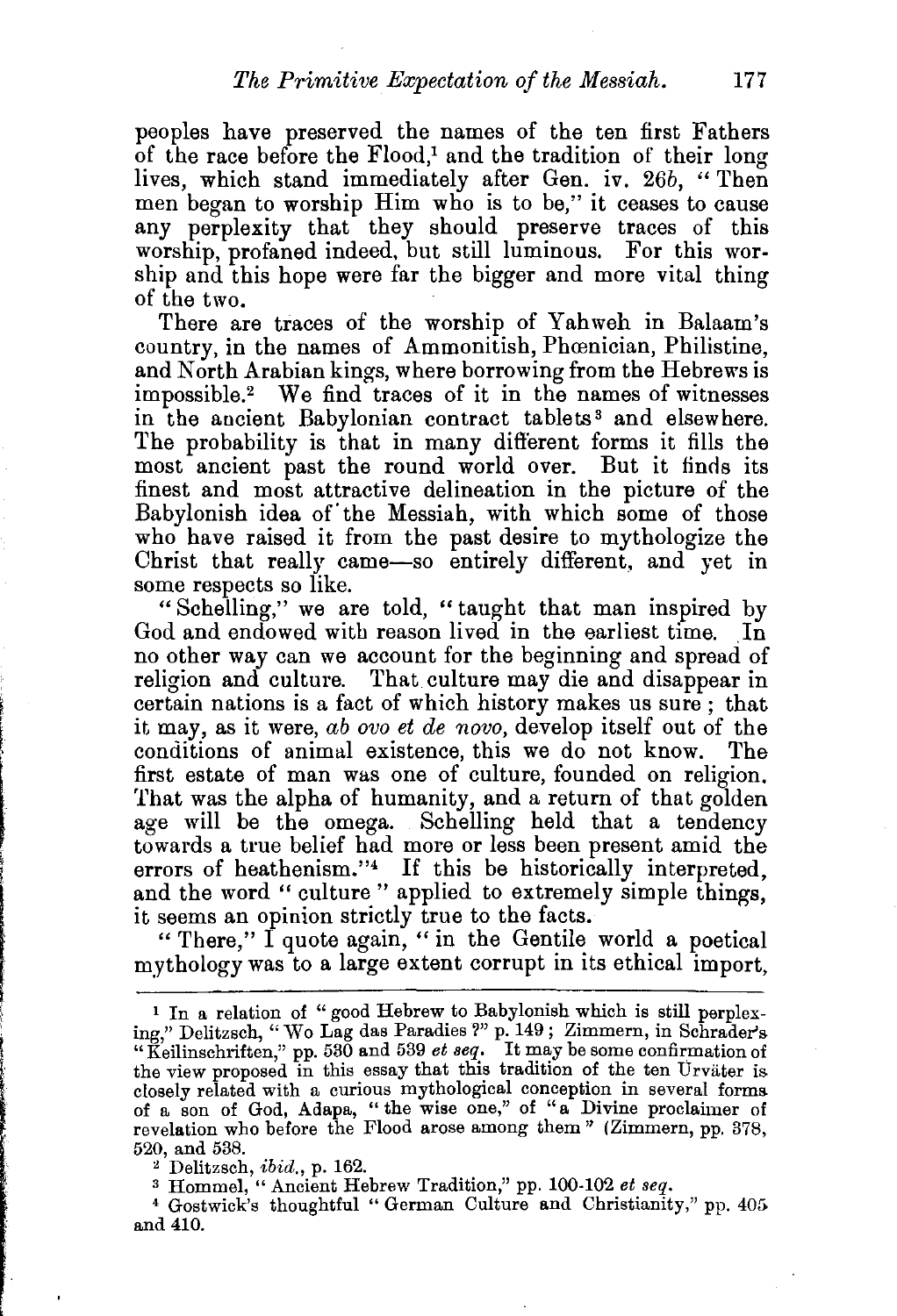the sense of man's sinfulness was mostly superficial, and the idea of union and reconciliation with God was therefore shallow. For want of depth, there was want of height. Ideas of mediation-mostly imaginative rather than religious -did, however, exist in heathenism, and indirectly foreshadowed the coming of Christ."<sup>1</sup> The bound Prometheus. a profound but unchastened picture of human nature, "was," as Schelling said, " not a thought that ever a man invented. It is much more one of those primitive, primeval thoughts which came into existence by their own intrinsic force."2 All this is true in a special degree of the Babylonian picture of the Messiah, only, if what has been said of Gen. iv. 1 and *26b* be true, it plainly distorts, as it embodies, an historical idea, which was one time a treasured tradition of the race, but only entirely true and fruitful in those who were faithful to it.

In Palmer's "Babylonian Influence on the Bible," which in its very title at once begs the question, we have a copy of a bas-relief in the British Museum delineating this ancient idea-Merodach, with strong, benevolent countenance, apparently winged and armed with the lightning, contending with the dragon. The idea may well have connection with the creative victory over chaos, for creation and re-creation have ever been seen to be nearly related ideas; but it certainly did not stay in this region of thought. Nor did it originate in it. "The Babylonians themselves," says Mr. Palmer, "seem to have considered their Merodach and the Hebrew  $Ya$ —Jah = Jehovah-to be one and the same, as we may infer from the names they gave their children, such as Bel-Yahu." "Bel is Yahweh," identical with Bealyah, the name of one of David's warriors, and Shamshi-Ya: "My sun is Yahweh."

It seems the extreme of historical perversity to trace the origin of a pure, simple idea to a representation of the same idea coloured with baser elements and become complex ; and this in the name of evolution and against plain historic probability. But perhaps those who are not inclined to be historically perverse will grant that my argument is cumulative. It remains to trace the main features of this Babylonian idea of the Messiah.

There are certain features of deep distinction between the Babylonish phantasies and the Hebrew Messianic expectation. They are clear and numerous, and insistent to the understanding, which has an eye for large and patent things as well as for small and comparatively insignificant things.

1. Apparently the Babylonish expectation, as we have it,

<sup>1</sup> Gostwick,  $ibid.$ , p. 411.<br><sup>2</sup> Martensen's " Christian Ethics," i. 63.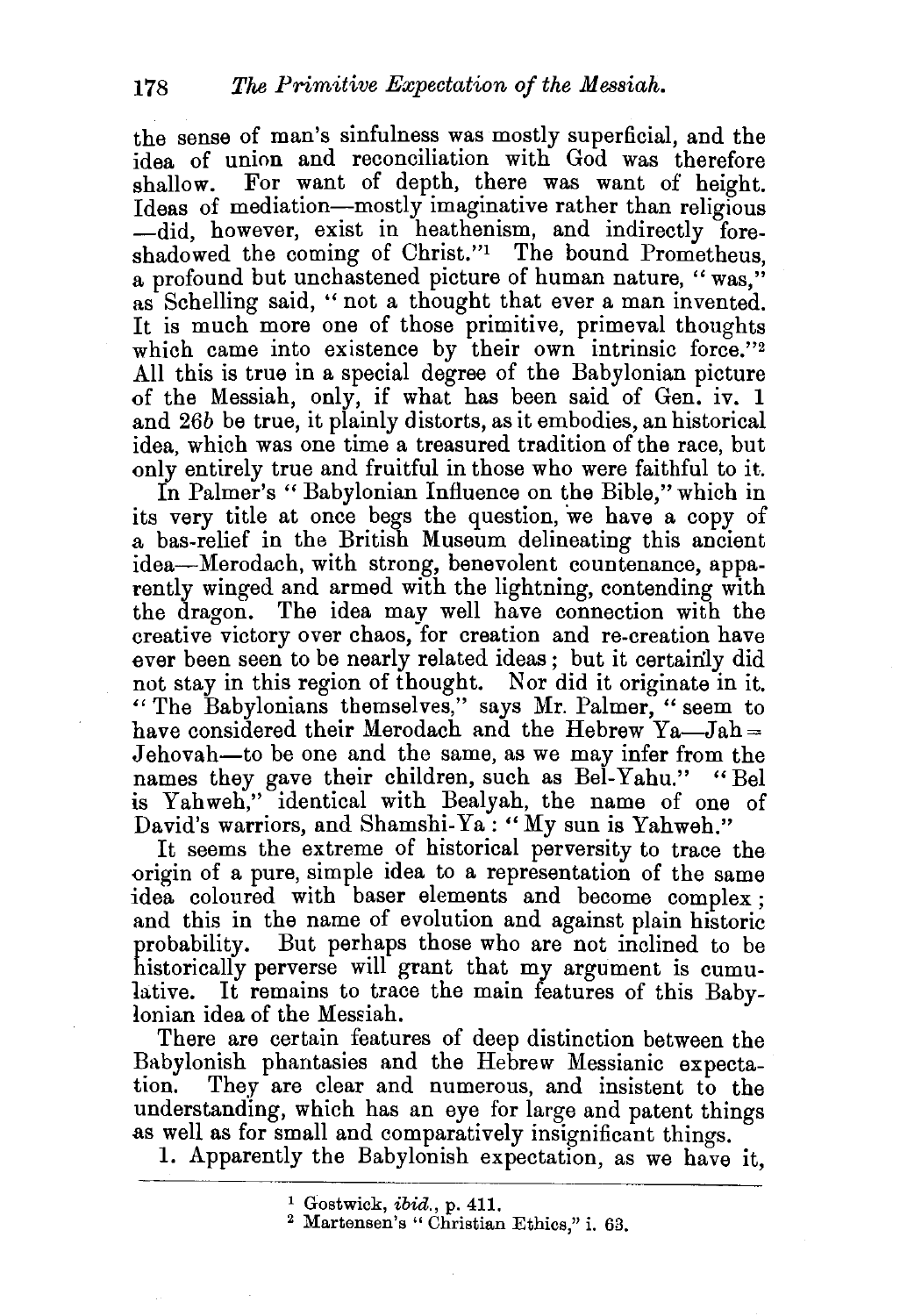is a probably mixed copy of a copy. How far Sumerian influences have impressed themselves on the Semitic in Babylonian ideas is at present uncertain.<sup>1</sup> A comparison of the results derived by different Assyriologists, a reflection how relatively small an amount of the Babylonian libraries has been really investigated, and how much of the real Babylonish history must rest upon happy hypothesis in the absence of anything like a connected historical recordthought along these lines inclines to the belief that while much that is strictly trustworthy has been attained, much also that is strictly uncertain and tentative underlies what is sometimes stated without condition. Much still depends upon the point of view and the capacity for correct and extensive generalization possessed by the investigator. Intellectual arrogance is out of place, and humility and the fear of God is in place, in this matter.

2. It is clear that the Babylonish ideas have been complicated, lowered, and sterilized. They are ideas mixed sometimes with a good deal of earth. They stop at the point reached, and only, so to say, revolve round it. They admit of no progressive expansion, and contain no good news for the whole world. They rightly perished with the people that held them and strictly localized them. But they retain enough to throw light upon the conception, increased by years of reflection, of "Him who is to be," which it is the object of what is here written to suggest was once the only hope of the race. The conception does not touch the fact of sin, or but little.<sup>2</sup> " For want of depth, there is want of height."

Maspero ("Ancient History," p. 138) says: "The Semites adopted the old pantheon *en bloc.* Some of the principal deities were identified one with the other." It is, however, clear that something essentially ununcertain still underlies both these statements. Delitzsch, in his "Assyrian Grammar" (pp. 61, 71), ends a discussion on the origin of wedge-writing, in which he declares himself on the side of Halevy and his school, with these remarkable words : "The Semitic Babylonians will be found entirely justified when they ascribed the invention of the art of writing to their god Nebo; and that, besides the Cossæans, they never<br>anywhere mention a third, a Sumero-Accadian, people will in the longanywhere mention a third, a Sumero-Accadian, people will in the long-<br>run be explained by the fact that such a people was never in existence."<br><sup>2</sup> Yet it does touch it. Marduk is called, as below, "the reconciling

priest," " the restorer of their benefit" to the fallen. Of a good  $\overline{\text{King}}$ -a

<sup>1</sup> Zimmern (p. 349) says: "It is, however, up to the present little possible to decide in individual cases with certainty how far ancient, time worn Sumerian conceptions have to do with the Babylonian religion, or how far properly Semitic religious ideas are in discussion, though, indeed, as has been said, the probability is in favour of by far the greater part of the Babylonian religious thoughts belonging already to the Sumerians."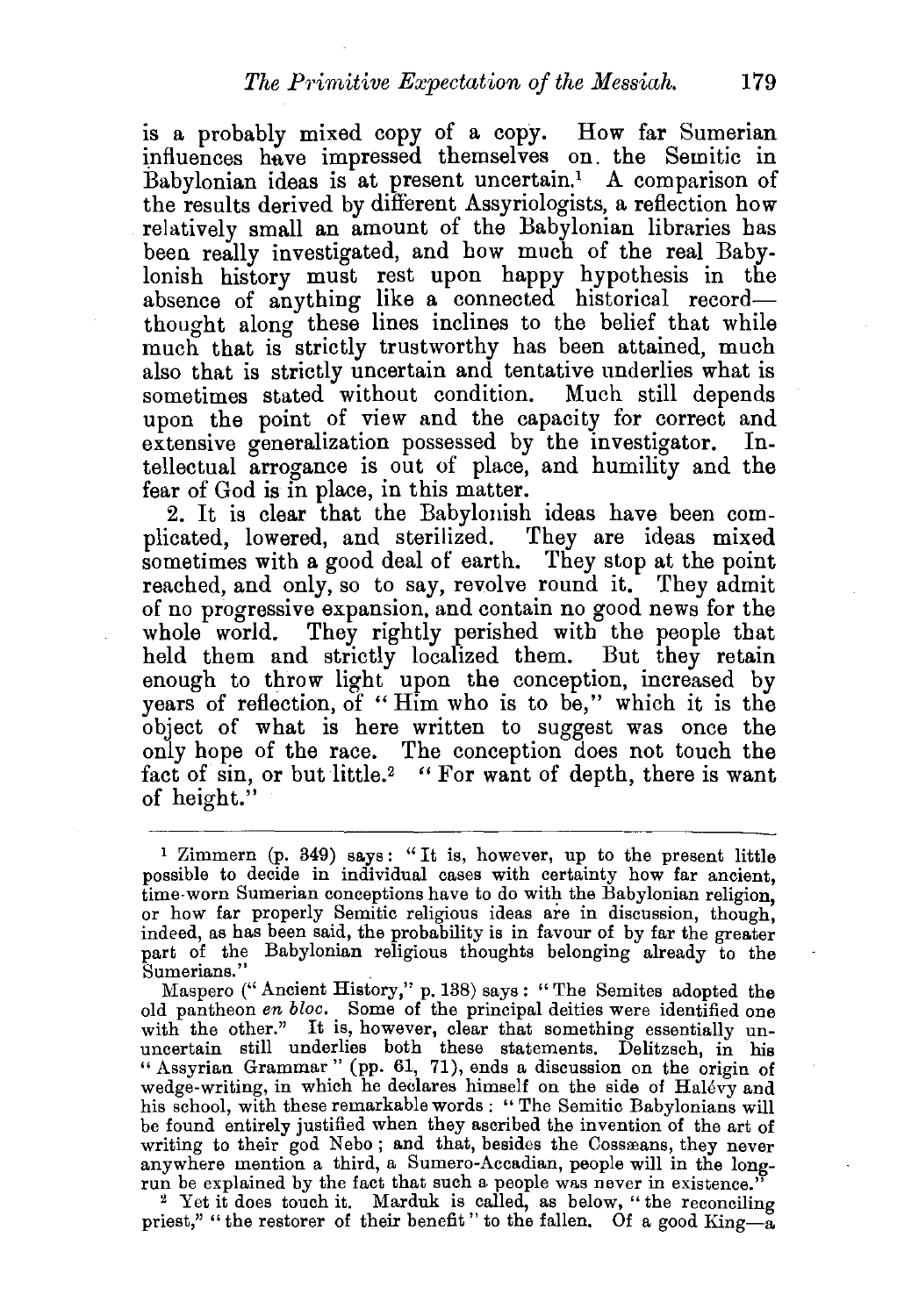I will try, then, to point out very briefly some of the main features of the Babylonish picture of the Messiah. It is a picture rather than in any sense a prophecy. It leads to nothing. There are only points of interesting contact. But it has destroyed the idea of anticipation altogether, and has made the future which the Hebrews looked for essentially impossible.

Now, the B&bylonish picture of the Messiah is scattered through many interesting and possibly correlated fancies; but it is in many ways gathered up into the portraiture of Marduk, the local god of Babylon. To this I ask attention.

(a) The first great cleft between the primitive Old Testament conception and Marduk appears in his origin. difference seems of first importance. The idea of an Incarnation is pointed to by the human form of Marduk, as of many other gods, and is associated with the idea of " Babylonian-Assyrian kings, even in the oldest regal inscriptions, as children of goddess mothers,"1 and specially of Assurbanipal, the child of Istar. But Marduk was not "a child to be born to us" in the future. probably, was as the " son of the sun," the probable meaning of the name. He is the god of the early sun, as well the morning sun in the day dispersing the gloom as the spring sun in the year calling all nature from death to new life. These are Messianic analogies implanted in nature, which have struck all men. But as early as 3000 B.c. his genealogy was settled.<sup>2</sup> He was the first-born son of Ea, " the wise god,"" lord of wisdom," and of his consort Damkina, "queen of heaven and earth." Now, Ea's ancient seat was Eridu, "the holy or salvation-bringing city," and here stood his sanctuary, with a holy tree. His chief epithet, surely derived from the situation of Eridu, was "king of the water-deep  $"-i.e.,$  king of the life-giving influences of the ever-flowing streams of the Euphrates and the Tigris, which play a great part in the earliest (Sumerian derived?) incantation ceremonies. Marduk was called "son of Eridu,"<sup>3</sup> which Delitzsch makes his name mean. This Ea is identified with Sin, the god of Ur, the moon-god, by the manifest parallelism of the text in the Ishtar legend: "Then went forth Samas *(i.e.,* the sun-god), before Sin his father wept he, before Ea the king, came his

type of Yahweh-it is said, "Whom his sins had given up to death, him my lord the king has endowed with life" (Zimmern, pp. 373, 381; Palmer,  $p. 101$ .<br><sup>1</sup> Zimmern, p. 379.

<sup>&</sup>lt;sup>2</sup> So Zimmern, from whom the account is chiefly taken.  $\frac{3}{2}$  Delitzsch, " V o Lag das Paradies," pp. 227, 228.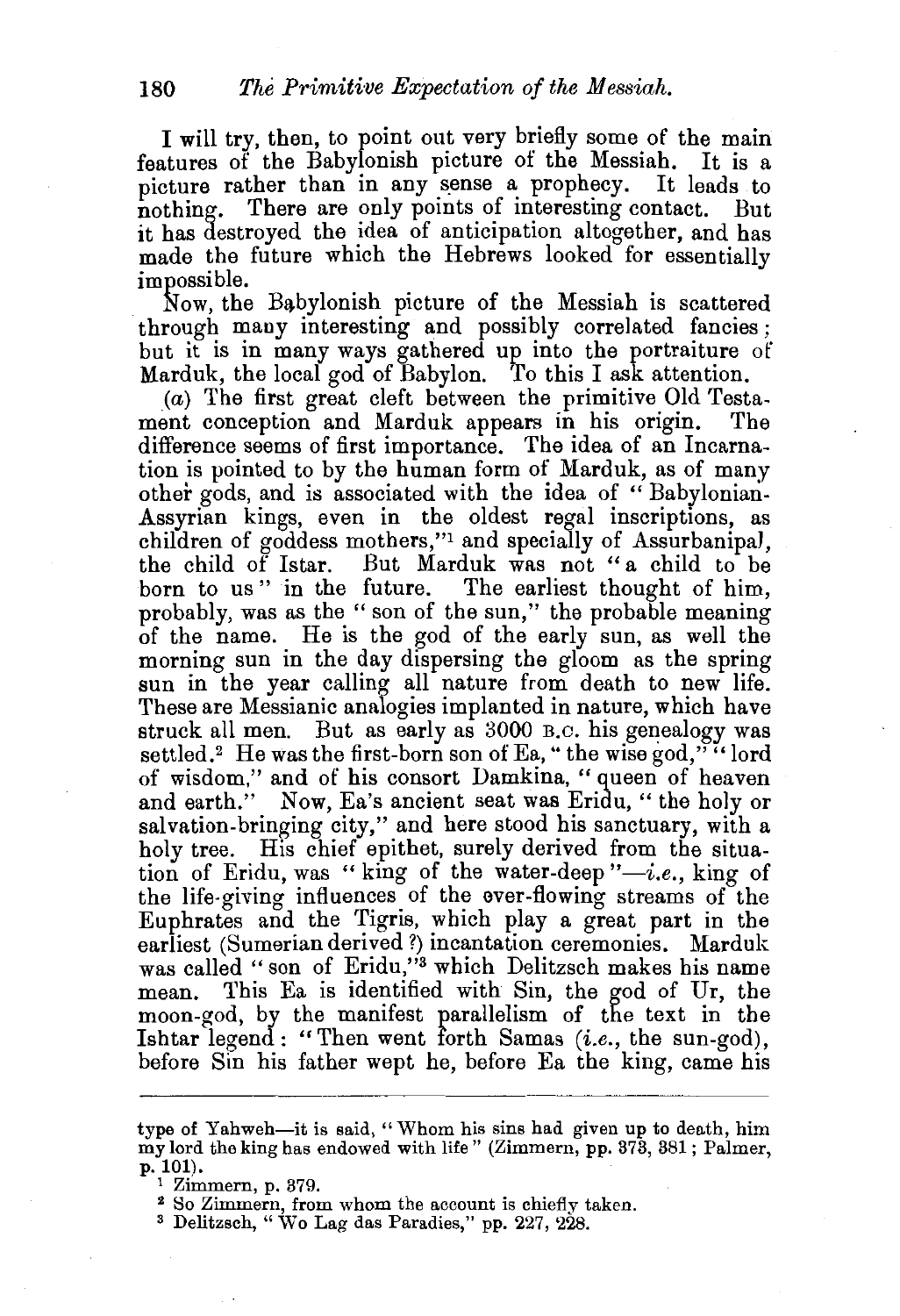tears,"1 and nearly as clearly is the identification of the sungod with Marduk hinted at. The sun, as a god localized in Southern Larsa and Northern Sippar, is thought of as scattering by his light life and health, and as the judge who brings all to light, who helps the good to live in grace and chastises the bad. His wife is " the bride," and his children are "righteousness" and "equity." Marduk became identified with Bel of Nippur, and became viewed as father of Nebo of Borsippa. But Marduk was identified with Jupiter<sup>2</sup> as an astral god, and as this planet had the name Bel, Kaukebil, so Marduk was called Bel. Marduk is so set side by side with Zeus and Jove. He was regarded as the leader of the imaginary beings of the Zodiac. He is called by Nebuchadnezzar in his " standard inscription " "the sublime master of the gods."<sup>3</sup> In another later inscription he is absolutely localized to Babylon.4 But again Marduk was identified with Yah, a shortened form of Yahweh. "Mr. Pinches has proved that the element Ai must be read as equivalent to the Hebraic Yah, originally a word in general use among the Western Semites, but especially among the Arabs. Thus we find Abu-ai, Nindar-ai, Ashur-ai, Nirgal-ai, *Samas-ai, Marduk-ai, Bel-iii,* as well as Sharru-Ai ('Yah is king ')."5 And, further; Marduk, it may be esoterically, was identified with the other gods, not, apparently, the principal gods. belonging to them were simply transferred to him.<sup>6</sup> Further, many Babylonian hymns show a monotheistic ground-tone. They are addressed to the "Father, who in heaven and upon earth alone is great, the Father Nannar" ("giver of light," Zimmern). The word "ilu," "i," "ili," El (God), is never localized, but "in the earliest as in the latest Babylonish localized, but "in the earliest as in the latest Babylonish texts 'ilu ' stands at the head of the Babylonish-Semitic pantheon." "Ilu or *Yahu,* the oldest principal god of the Semitic Babylonians, was gradually displaced by other gods."7

" Certain schools, that of Eridu amongst others, proclaimed the absolute unity of the Deity, and addressed their prayers to one God," says Maspero. Sir Henry Rawlinson held· the <>pinion that Eridu was once the seat of monotheism. " The

<sup>7</sup> Delitzsch,  $\ddot{u}$  Wo Lag das Paradies," p. 164. In the interesting and important discussion here referred to, Delitzsch, in the interest of proving the priority of the shortened forms of the tetragrammaton, raises difficulties as to its popular shortening, some of which he himself allows little weight to, and the rest of which disappear, if there is evidence of the fact.

<sup>1</sup> Hommel, " Ancient Hebrew Tradition," p. 65.

<sup>&</sup>lt;sup>2</sup> Lenormant, "Ancient History," i., p. 454. <sup>3</sup> *Ibid.*, i., p. 481. **4 Maspero, "History,"** p. 584.

 $^5$  Hommel, "Ancient Hebrew Tradition," p. 144.  $^6$  Zimmern, p. 609.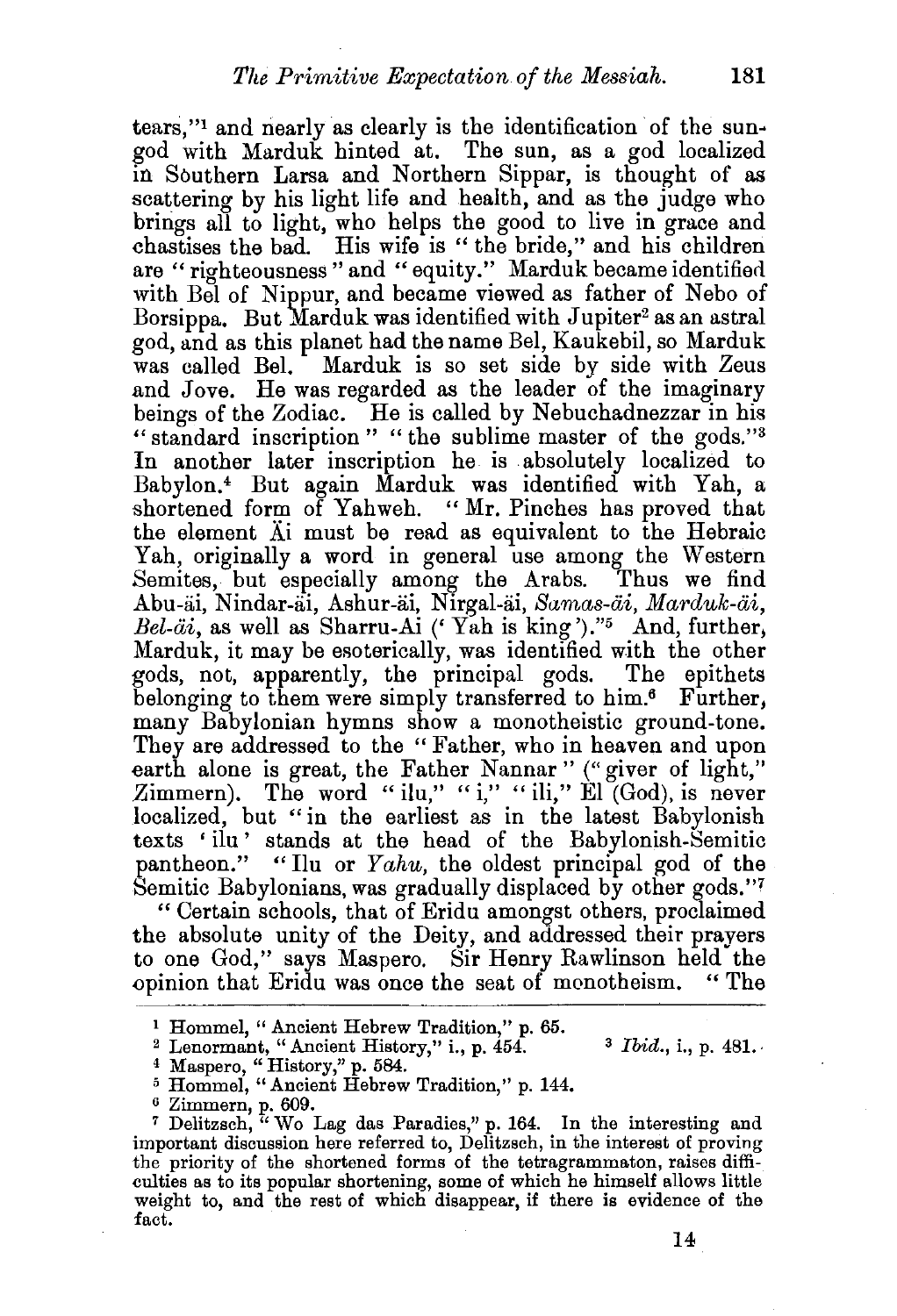· doctrines of these schools did not prevail, and soon disappeared," says again Maspero.<sup>1</sup> Now, Eridu was the place whence came originally the idea of "the son "-Marduk, "son of Eridu," or "son of the sun."

Now, I submit, in the result, that under all these floating, inconsistent phantasies there lies one idea. It is the idea of the Father of the lights, whose creature the sun manifests His glory, bringing life and health and truth of vision into the world, and the idea of the Son sent by Him as the beams of light sent from the sun (an old Christian analogy of the Fathers for the eternal Son). Kings and deliverers were regarded as partial incarnations and representations of this idea, as in Ps. ii That Yahweh, "He who is to be," was necessarily the Divine Son of God is the next inference upon His Divinity from Gen. iv. 26b. But the idea of Marduk gives up the thought of the actual birth of Yahweh as" the Son of man " also to come. It mythologizes His birth in heaven and in the past. It has no expectation more, for Marduk's mediatorial office is now and present. It is an ancient heresy of the once universal hope of Yahweh.

It is very interesting and more than conceivable that what remained of the better hope brought the magi from the East to Bethlehem. Osiris, who personifies the sun, presides over the last judgment, and is a type of the King, is the Egyptian counterpart of Marduk.

(b) It is clear, from what has been stated, that Marduk, and all the correlated fancies which he dominates and gathers to himself, reflect as in a distorting glass the primitive expectation of the incarnation of Yahweh, as it meets us in Gen. iv. We have, then, in the office and work of Marduk, light poured on the ancient anticipation of what Yahweh was to be, only complicated and lowered from its highest Hebrew plane. He was emphatically the healer of all sicknesses and the looser of all curses, the rescuer in trouble, " the reconciling priest among the gods," the supremely " compassionate one, who loves to give life to the dead," "the lord of life," "the king of heaven and of earth," " the king of gods and lord of lords," " the creator of the world." He was *sent* by his father on a journey of bringing help and loosing curses with these remarkable words ; "My son, what thou knowest not, what can I say more to thee? What I know, that knowest also thou."2 A series of tablets concern his wanderings to do his mission, in which he refers to his father in any difficulty.<sup>3</sup> He contends in fierce

<sup>&</sup>lt;sup>1</sup> Maspero, *ibid.*, p. 139.<br><sup>2</sup> Zimmern, pp. 373 *et seq.*  $\frac{3}{3}$  Smith, "Chaldæan Genesis," p. 112.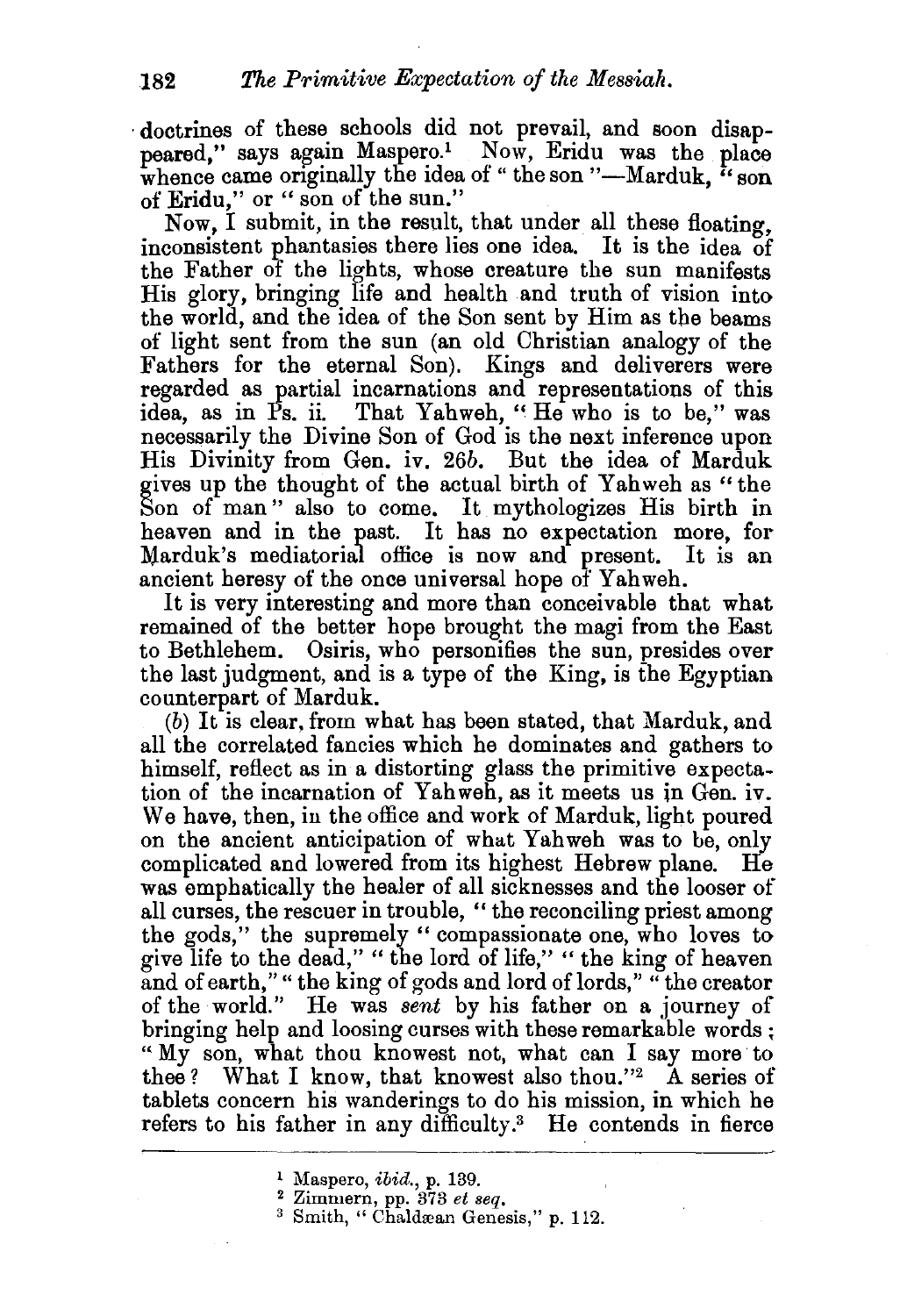battle with the hostile powers of evil. This gives him the aspect of strenuous suffering. He is "he who maketh whole," "the only begotten one," "the creator of the law of the universe," "life," "restorer of their benefit" (to the fallen), " the shepherd-king." As good kings bring joy and prosperity to a nation, so he to the world<sup>1</sup> (Zimmern, p. 380). " The Son of Ea is the mediator between his divine father and suffering humanity. It is by him that Ea makes known his decrees, and reveals the great mysterious name that puts to flight the demons." "All the angel hosts of heaven and earth regard thee [Marduk], and give ear." "He is the great overseer of the spirits of heaven," "the king of angels,"  $\mathbf{u}^{\prime}$  the director of the spirits of heaven."<sup>2</sup> In fact, he stands in the same relation as Yahweh in human shape many times stands in the Book of Genesis to the hosts of God's messengers or angels, separate and supreme. But here again the same cleft comes in between the Old Testament and the Babylonish myth, that it is a pathetic, moving picture, only painted, as it were, on the sky and wandering in the earth, regularly dying down in the winter as much as reviving in the spring. Babylonish Messiah never wrought any real deliverance, nor was he expected to work one. It is a heretical Messiah, the work of reason only, not of fact. And if, with Zimmern and many another, we conceive that Marduk created Yahweh, as he stands among the Hebrews in his actual mediatorial office, and not that the ancient thoughts and longings, once common to the race and centred in the promised Yahweh, created Marduk, we are bound back into the really hopeless paganism of "fallen" Babylon. The cleft that divides the Babylonish Marduk from our Jesus (the name means "Yahweh is salvation"), progressive in the Hebrew prophets and actual in the Gospel story, is exceedingly deep, for all the other analogies, some of them but slight and superficial, pointed out by Zimmern. They are all interesting, but do not lead to his conclusion. We Christians are not worshippers of Marduk redivivus, or followers of the authority of Wiselythought-out myths, when we have believed the power and the coming of Jesus Christ. There were chosen eye-witnesses of His majesty. There were chosen witnesses present even when He received honour and glory from God the Father, when there was brought to Him from the majestic glory such a

<sup>1</sup> Marduk is said to have searched out a good king, and proclaimed by his declaration "This is the shepherd, who gathers together the scattered" (Zimmern, p. 382). *Of.* the remarkable allusion to Marduk's calling

<sup>&</sup>lt;sup>2</sup> For these translations from Babylonian texts see Zimmern, and Palmer as above (pp. 101, 102), and Maspero (p. 136).